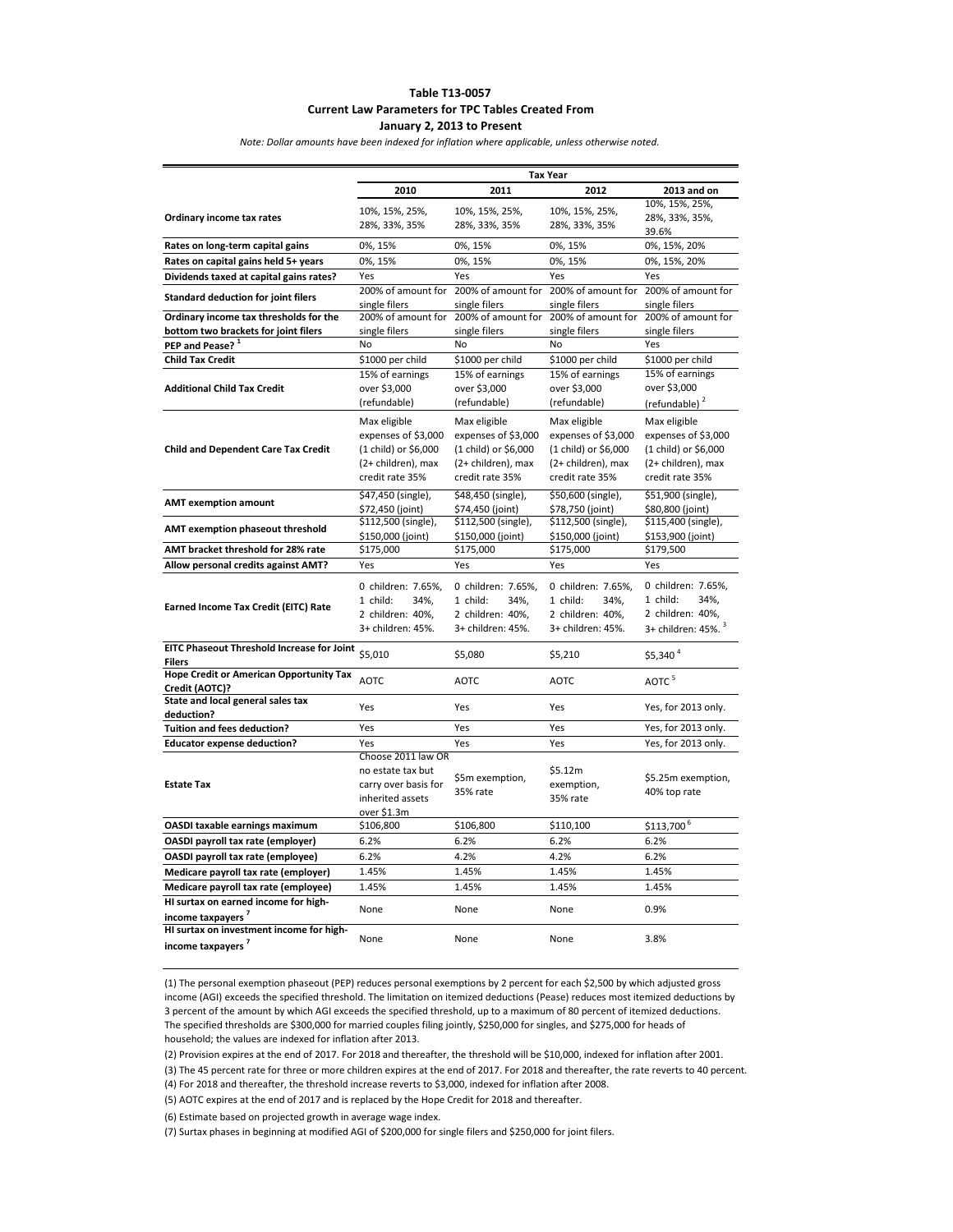# **Table T13-0057 Current Law Parameters for TPC Tables Created From September 12, 2012 to January 1, 2013**

*Note: Dollar amounts have been indexed for inflation where applicable, unless otherwise noted.*

|                                                                                 | <b>Tax Year</b>                                                                                    |                                                                                                                         |                                                                                 |                                                                                                   |
|---------------------------------------------------------------------------------|----------------------------------------------------------------------------------------------------|-------------------------------------------------------------------------------------------------------------------------|---------------------------------------------------------------------------------|---------------------------------------------------------------------------------------------------|
|                                                                                 | 2010                                                                                               | 2011                                                                                                                    | 2012                                                                            | 2013 and on                                                                                       |
| Ordinary income tax rates                                                       | 10%, 15%, 25%, 28%,                                                                                | 10%, 15%, 25%, 28%,                                                                                                     | 10%, 15%, 25%, 28%,                                                             | 15%, 28%, 31%, 36%,                                                                               |
| Rates on long-term capital gains                                                | 33%, 35%<br>0%, 15%                                                                                | 33%, 35%<br>0%, 15%                                                                                                     | 33%, 35%<br>0%, 15%                                                             | 39.6%<br>10%, 20%                                                                                 |
|                                                                                 | 0%, 15%                                                                                            | 0%, 15%                                                                                                                 | 0%, 15%                                                                         | 8%, 18%                                                                                           |
| Rates on capital gains held 5+ years<br>Dividends taxed at capital gains rates? |                                                                                                    |                                                                                                                         |                                                                                 |                                                                                                   |
|                                                                                 | Yes<br>200% of amount for                                                                          | Yes<br>200% of amount for                                                                                               | Yes<br>200% of amount for                                                       | No<br>167% of amount for                                                                          |
| <b>Standard deduction for joint filers</b>                                      | single filers                                                                                      | single filers                                                                                                           | single filers                                                                   | single filers                                                                                     |
| Ordinary income tax thresholds for the                                          | 200% of amount for                                                                                 | 200% of amount for                                                                                                      | 200% of amount for                                                              | 167% of amount for                                                                                |
| bottom two brackets for joint filers<br>PEP and Pease? <sup>1</sup>             | single filers<br>No                                                                                | single filers<br>No                                                                                                     | single filers<br>No                                                             | single filers<br>Yes                                                                              |
|                                                                                 | \$1000 per child                                                                                   | \$1000 per child                                                                                                        | \$1000 per child                                                                |                                                                                                   |
| <b>Child Tax Credit</b>                                                         |                                                                                                    |                                                                                                                         |                                                                                 | \$500 per child                                                                                   |
| <b>Additional Child Tax Credit</b>                                              | 15% of earnings over<br>\$3,000 (refundable)                                                       | 15% of earnings over<br>\$3,000 (refundable)                                                                            | 15% of earnings over<br>\$3,000 (refundable)                                    | Only for large families<br>with payroll taxes<br>exceeding EITC                                   |
| <b>Child and Dependent Care Tax Credit</b>                                      | Max eligible expenses<br>of \$3,000 (1 child) or<br>\$6,000 (2+ children),<br>max credit rate 35%  | Max eligible expenses Max eligible expenses<br>of \$3,000 (1 child) or<br>\$6,000 (2+ children),<br>max credit rate 35% | of \$3,000 (1 child) or<br>\$6,000 (2+ children),<br>max credit rate 35%        | Max eligible expenses<br>of \$2,400 (1 child) or<br>\$4,800 (2+ children),<br>max credit rate 30% |
| <b>AMT exemption amount</b>                                                     | \$47,450 (single),<br>\$72,450 (joint)                                                             | \$48,450 (single),<br>\$74,450 (joint)                                                                                  | \$33,750 (single),<br>\$45,000 (joint)                                          | \$33,750 (single),<br>\$45,000 (joint)                                                            |
| AMT exemption phaseout threshold                                                | \$112,500 (single),<br>\$150,000 (joint)                                                           | \$112,500 (single),<br>\$150,000 (joint)                                                                                | \$112,500 (single),<br>\$150,000 (joint)                                        | \$112,500 (single),<br>\$150,000 (joint)                                                          |
| AMT bracket threshold for 28% rate                                              | \$175,000                                                                                          | \$175,000                                                                                                               | \$175,000                                                                       | \$175,000                                                                                         |
| Allow personal credits against AMT?                                             | Yes                                                                                                | Yes                                                                                                                     | EITC and CTC only                                                               | No                                                                                                |
| <b>Earned Income Tax Credit (EITC) Rate</b>                                     | 0 children: 7.65%,<br>1 child:<br>34%,<br>2 children: 40%,<br>3+ children: 45%.                    | 0 children: 7.65%,<br>1 child:<br>34%,<br>2 children: 40%,<br>3+ children: 45%.                                         | 0 children: 7.65%,<br>1 child:<br>34%,<br>2 children: 40%,<br>3+ children: 45%. | 0 children: 7.65%,<br>1 child:<br>34%,<br>2+ children: 40%                                        |
| <b>EITC Phaseout Threshold Increase for</b><br><b>Joint Filers</b>              | \$5,010                                                                                            | \$5,080                                                                                                                 | \$5,210                                                                         | None                                                                                              |
| <b>Hope Credit or American Opportunity</b><br>Tax Credit (AOTC)?                | <b>AOTC</b>                                                                                        | <b>AOTC</b>                                                                                                             | <b>AOTC</b>                                                                     | Hope                                                                                              |
| State and local general sales tax<br>deduction?                                 | Yes                                                                                                | Yes                                                                                                                     | No                                                                              | No                                                                                                |
| <b>Tuition and fees deduction?</b>                                              | Yes                                                                                                | Yes                                                                                                                     | No                                                                              | No                                                                                                |
| <b>Educator expense deduction?</b>                                              | Yes                                                                                                | Yes                                                                                                                     | No                                                                              | No                                                                                                |
| <b>Estate Tax</b>                                                               | Choose 2011 law OR<br>no estate tax but carry<br>over basis for<br>inherited assets over<br>\$1.3m | \$5m exemption,<br>35% rate                                                                                             | \$5.12m<br>exemption,<br>35% rate                                               | \$1m exemption,<br>55% top rate                                                                   |
| OASDI taxable earnings maximum                                                  | \$106,800                                                                                          | \$106,800                                                                                                               | \$110,100                                                                       | $$113,700^2$                                                                                      |
| OASDI payroll tax rate (employer)                                               | 6.2%                                                                                               | 6.2%                                                                                                                    | 6.2%                                                                            | 6.2%                                                                                              |
| OASDI payroll tax rate (employee)                                               | 6.2%                                                                                               | 4.2%                                                                                                                    | 4.2%                                                                            | 6.2%                                                                                              |
| Medicare payroll tax rate (employer)                                            | 1.45%                                                                                              | 1.45%                                                                                                                   | 1.45%                                                                           | 1.45%                                                                                             |
| Medicare payroll tax rate (employee)                                            | 1.45%                                                                                              | 1.45%                                                                                                                   | 1.45%                                                                           | 1.45%                                                                                             |
| HI surtax on earned income for high-<br>income taxpavers <sup>3</sup>           | None                                                                                               | None                                                                                                                    | None                                                                            | 0.9%                                                                                              |
| HI surtax on investment income for<br>high-income taxpayers <sup>3</sup>        | None                                                                                               | None                                                                                                                    | None                                                                            | 3.8%                                                                                              |

(1) The personal exemption phaseout (PEP) reduces personal exemptions by 2 percent for each \$2,500 by which adjusted gross income (AGI) exceeds a specified threshold. The limitation on itemized deductions (Pease) reduces most itemized deductions by 3 percent of the amount by which AGI exceeds a specified threshold, up to a maximum of 80 percent of itemized deductions.

(2) Estimate based on projected growth in average wage index.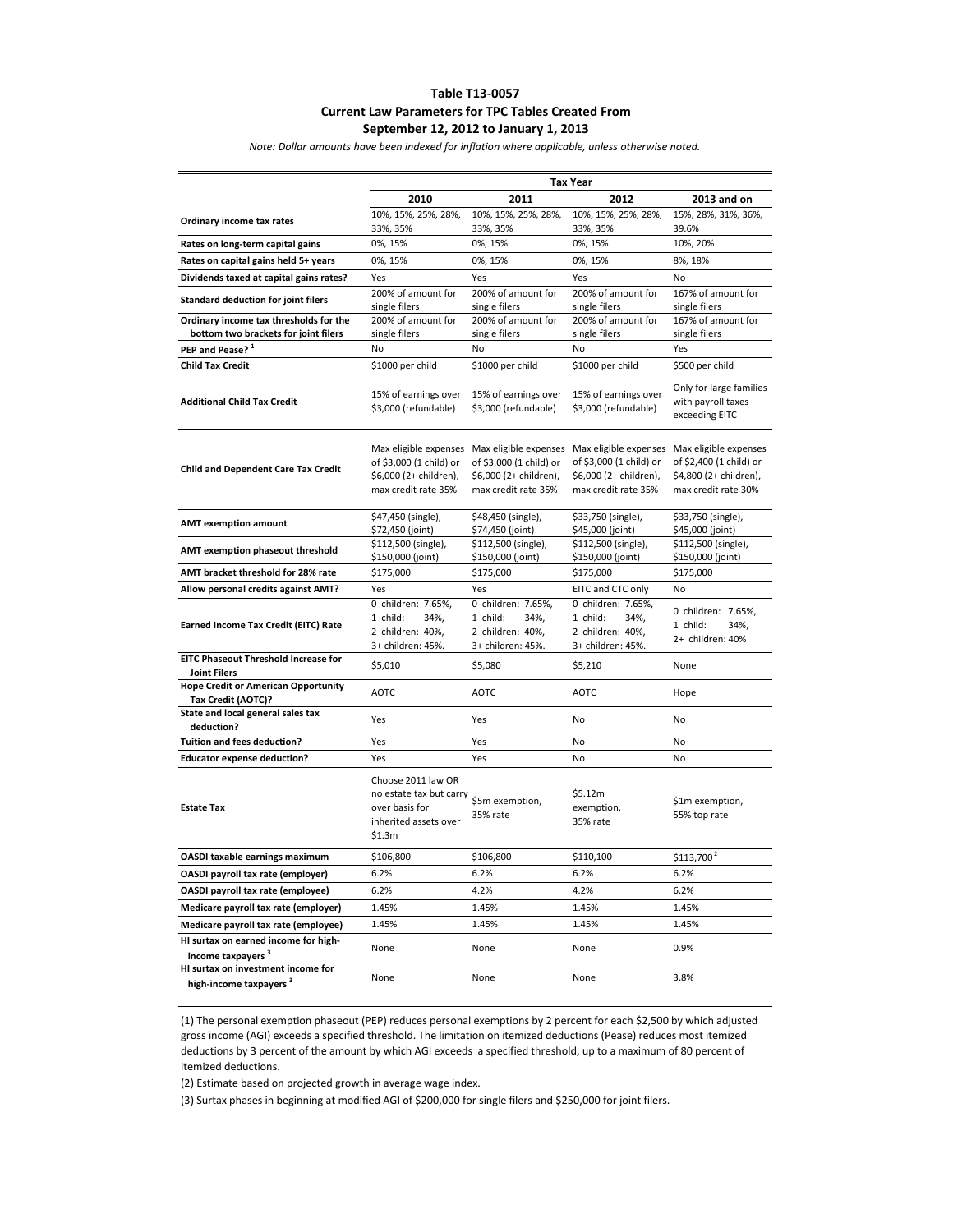#### **Table T13-0057 Current Law Parameters for TPC Tables Created From January 6, 2012 to September 11, 2012**

*Note: Dollar amounts have been indexed for inflation where applicable, unless otherwise noted.*

|                                                                          | <b>Tax Year</b>                                                                                    |                                                                                                                                               |                                                                                 |                                                                                                   |
|--------------------------------------------------------------------------|----------------------------------------------------------------------------------------------------|-----------------------------------------------------------------------------------------------------------------------------------------------|---------------------------------------------------------------------------------|---------------------------------------------------------------------------------------------------|
|                                                                          | 2010                                                                                               | 2011                                                                                                                                          | 2012                                                                            | 2013 and on                                                                                       |
| Ordinary income tax rates                                                | 10%, 15%, 25%, 28%,                                                                                | 10%, 15%, 25%, 28%,                                                                                                                           | 10%, 15%, 25%, 28%,                                                             | 15%, 28%, 31%, 36%,                                                                               |
|                                                                          | 33%, 35%                                                                                           | 33%, 35%                                                                                                                                      | 33%, 35%                                                                        | 39.6%                                                                                             |
| Rates on long-term capital gains                                         | 0%, 15%                                                                                            | 0%, 15%                                                                                                                                       | 0%, 15%                                                                         | 10%, 20%                                                                                          |
| Rates on capital gains held 5+ years                                     | 0%, 15%                                                                                            | 0%, 15%                                                                                                                                       | 0%, 15%                                                                         | 8%, 18%                                                                                           |
| Dividends taxed at capital gains rates?                                  | Yes                                                                                                | Yes                                                                                                                                           | Yes                                                                             | <b>No</b>                                                                                         |
| <b>Standard deduction for joint filers</b>                               | 200% of amount for                                                                                 | 200% of amount for                                                                                                                            | 200% of amount for                                                              | 167% of amount for                                                                                |
| Ordinary income tax thresholds for the                                   | single filers<br>200% of amount for                                                                | single filers<br>200% of amount for                                                                                                           | single filers<br>200% of amount for                                             | single filers<br>167% of amount for                                                               |
| bottom two brackets for joint filers                                     | single filers                                                                                      | single filers                                                                                                                                 | single filers                                                                   | single filers                                                                                     |
| PEP and Pease? <sup>1</sup>                                              | No                                                                                                 | No                                                                                                                                            | N <sub>0</sub>                                                                  | Yes                                                                                               |
| <b>Child Tax Credit</b>                                                  | \$1000 per child                                                                                   | \$1000 per child                                                                                                                              | \$1000 per child                                                                | \$500 per child                                                                                   |
|                                                                          |                                                                                                    |                                                                                                                                               |                                                                                 |                                                                                                   |
| <b>Additional Child Tax Credit</b>                                       | 15% of earnings over<br>\$3,000 (refundable)                                                       | 15% of earnings over<br>\$3,000 (refundable)                                                                                                  | 15% of earnings over<br>\$3,000 (refundable)                                    | Only for large families<br>with payroll taxes<br>exceeding EITC                                   |
| <b>Child and Dependent Care Tax Credit</b>                               | of \$3,000 (1 child) or<br>\$6,000 (2+ children),<br>max credit rate 35%                           | Max eligible expenses Max eligible expenses Max eligible expenses<br>of \$3,000 (1 child) or<br>\$6,000 (2+ children),<br>max credit rate 35% | of \$3,000 (1 child) or<br>\$6,000 (2+ children),<br>max credit rate 35%        | Max eligible expenses<br>of \$2,400 (1 child) or<br>\$4,800 (2+ children),<br>max credit rate 30% |
| <b>AMT</b> exemption amount                                              | \$47,450 (single),<br>\$72,450 (joint)                                                             | \$48,450 (single),<br>\$74,450 (joint)                                                                                                        | \$33,750 (single),<br>\$45,000 (joint)                                          | \$33,750 (single),<br>\$45,000 (joint)                                                            |
| AMT exemption phaseout threshold                                         | \$112,500 (single),<br>\$150,000 (joint)                                                           | \$112,500 (single),<br>\$150,000 (joint)                                                                                                      | \$112,500 (single),<br>\$150,000 (joint)                                        | \$112,500 (single),<br>\$150,000 (joint)                                                          |
| AMT bracket threshold for 28% rate                                       | \$175,000                                                                                          | \$175,000                                                                                                                                     | \$175,000                                                                       | \$175,000                                                                                         |
| Allow personal credits against AMT?                                      | Yes                                                                                                | Yes                                                                                                                                           | EITC and CTC only                                                               | No                                                                                                |
| <b>Earned Income Tax Credit (EITC) Rate</b>                              | 0 children: 7.65%,<br>34%,<br>1 child:<br>2 children: 40%,<br>3+ children: 45%.                    | 0 children: 7.65%,<br>1 child:<br>34%,<br>2 children: 40%,<br>3+ children: 45%.                                                               | 0 children: 7.65%,<br>1 child:<br>34%,<br>2 children: 40%,<br>3+ children: 45%. | 0 children: 7.65%,<br>1 child:<br>34%,<br>2+ children: 40%                                        |
| <b>EITC Phaseout Threshold Increase for</b><br><b>Joint Filers</b>       | \$5,010                                                                                            | \$5,080                                                                                                                                       | $$5,160^2$                                                                      | None                                                                                              |
| <b>Hope Credit or American Opportunity</b><br>Tax Credit (AOTC)?         | <b>AOTC</b>                                                                                        | <b>AOTC</b>                                                                                                                                   | AOTC                                                                            | Hope                                                                                              |
| State and local general sales tax<br>deduction?                          | Yes                                                                                                | Yes                                                                                                                                           | No                                                                              | No                                                                                                |
| <b>Tuition and fees deduction?</b>                                       | Yes                                                                                                | Yes                                                                                                                                           | No                                                                              | No                                                                                                |
| <b>Educator expense deduction?</b>                                       | Yes                                                                                                | Yes                                                                                                                                           | <b>No</b>                                                                       | No                                                                                                |
| <b>Estate Tax</b>                                                        | Choose 2011 law OR<br>no estate tax but<br>carry over basis for<br>inherited assets over<br>\$1.3m | \$5m exemption,<br>35% rate                                                                                                                   | \$5.08m<br>exemption, 2<br>35% rate                                             | \$1m exemption,<br>55% top rate                                                                   |
| OASDI taxable earnings maximum                                           | \$106,800                                                                                          | \$106,800                                                                                                                                     | 113,700 <sup>2</sup>                                                            | Increase based on<br>Cost-of-Living<br>Adjustment (COLA)                                          |
| OASDI payroll tax rate (employer)                                        | 6.2%                                                                                               | 6.2%                                                                                                                                          | 6.2%                                                                            | 6.2%                                                                                              |
| OASDI payroll tax rate (employee)                                        | 6.2%                                                                                               | 4.2%                                                                                                                                          | 4.2% $4$                                                                        | 6.2%                                                                                              |
| Medicare payroll tax rate (employer)                                     | 1.45%                                                                                              | 1.45%                                                                                                                                         | 1.45%                                                                           | 1.45%                                                                                             |
| Medicare payroll tax rate (employee)                                     | 1.45%                                                                                              | 1.45%                                                                                                                                         | 1.45%                                                                           | 1.45%                                                                                             |
| HI surtax on earned income for high-<br>income taxpayers <sup>3</sup>    | None                                                                                               | None                                                                                                                                          | None                                                                            | 0.9%                                                                                              |
| HI surtax on investment income for<br>high-income taxpayers <sup>3</sup> | None                                                                                               | None                                                                                                                                          | None                                                                            | 3.8%                                                                                              |

(1) The personal exemption phaseout (PEP) reduces personal exemptions by 2 percent for each \$2,500 by which adjusted gross income (AGI) exceeds a specified threshold. The limitation on itemized deductions (Pease) reduces most itemized deductions by 3 percent of the amount by which AGI exceeds a specified threshold, up to a maximum of 80 percent of itemized deductions.

(2) Estimate based on projected CPI/COLA from TPC microsimulation model.

(3) Surtax phases in beginning at modified AGI of \$200,000 for single filers and \$250,000 for joint filers.

(4) Before passage of the Middle Class Tax Relief and Job Creation Act of 2012 on Feb 22, 2012, the rate was set to be 4.2 percent for the first two months of 2012 and 6.2 percent thereafter.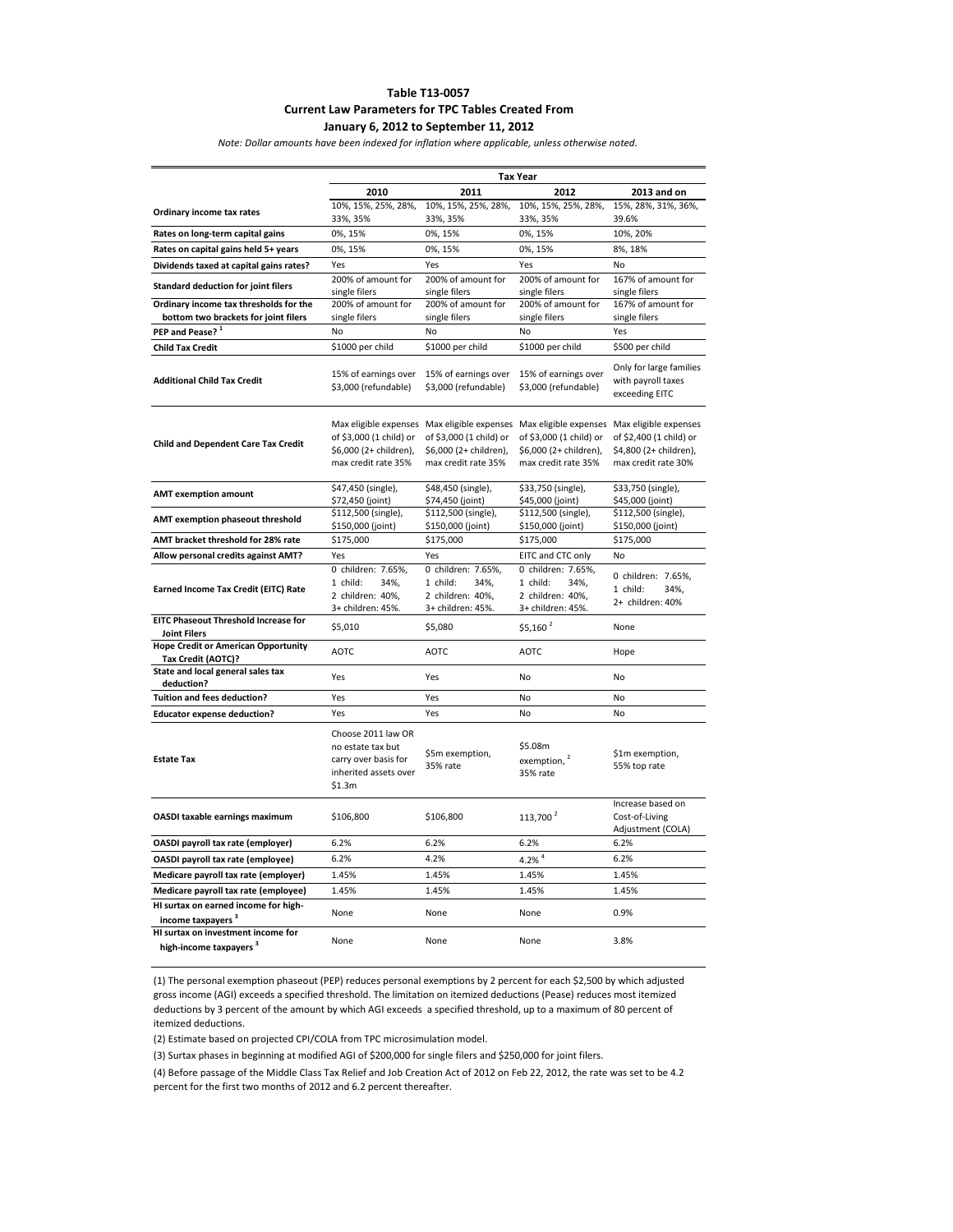## **Table T13-0057 Current Law Parameters for TPC Tables Created From April 14, 2011 to January 5, 2012**

*Note: Dollar amounts have been indexed for inflation where applicable, unless otherwise noted.*

|                                                                          | Tax Year                                                                                           |                                                                                                                         |                                                                                 |                                                                                                   |
|--------------------------------------------------------------------------|----------------------------------------------------------------------------------------------------|-------------------------------------------------------------------------------------------------------------------------|---------------------------------------------------------------------------------|---------------------------------------------------------------------------------------------------|
|                                                                          | 2010                                                                                               | 2011                                                                                                                    | 2012                                                                            | 2013 and on                                                                                       |
| Ordinary income tax rates                                                | 10%, 15%, 25%, 28%,                                                                                | 10%, 15%, 25%, 28%,                                                                                                     | 10%, 15%, 25%, 28%,                                                             | 15%, 28%, 31%, 36%,                                                                               |
|                                                                          | 33%, 35%                                                                                           | 33%, 35%                                                                                                                | 33%, 35%                                                                        | 39.6%                                                                                             |
| Rates on long-term capital gains                                         | 0%, 15%                                                                                            | 0%, 15%                                                                                                                 | 0%, 15%                                                                         | 10%, 20%                                                                                          |
| Rates on capital gains held 5+ years                                     | 0%, 15%                                                                                            | 0%, 15%                                                                                                                 | 0%, 15%                                                                         | 8%, 18%                                                                                           |
| Dividends taxed at capital gains rates?                                  | Yes                                                                                                | Yes                                                                                                                     | Yes                                                                             | No                                                                                                |
| Standard deduction for joint filers                                      | 200% of amount for                                                                                 | 200% of amount for                                                                                                      | 200% of amount for                                                              | 167% of amount for                                                                                |
| Ordinary income tax thresholds for the                                   | single filers<br>200% of amount for                                                                | single filers<br>200% of amount for                                                                                     | single filers<br>200% of amount for                                             | single filers<br>167% of amount for                                                               |
| bottom two brackets for joint filers                                     | single filers                                                                                      | single filers                                                                                                           | single filers                                                                   | single filers                                                                                     |
| PEP and Pease? <sup>1</sup>                                              | No                                                                                                 | No                                                                                                                      | No                                                                              | Yes                                                                                               |
| <b>Child Tax Credit</b>                                                  | \$1000 per child                                                                                   | \$1000 per child                                                                                                        | \$1000 per child                                                                | \$500 per child                                                                                   |
|                                                                          |                                                                                                    |                                                                                                                         |                                                                                 |                                                                                                   |
| <b>Additional Child Tax Credit</b>                                       | 15% of earnings over<br>\$3,000 (refundable)                                                       | 15% of earnings over<br>\$3,000 (refundable)                                                                            | 15% of earnings over<br>\$3,000 (refundable)                                    | Only for large families<br>with payroll taxes<br>exceeding EITC                                   |
| <b>Child and Dependent Care Tax Credit</b>                               | Max eligible expenses<br>of \$3,000 (1 child) or<br>\$6,000 (2+ children),<br>max credit rate 35%  | Max eligible expenses Max eligible expenses<br>of \$3,000 (1 child) or<br>\$6,000 (2+ children),<br>max credit rate 35% | of \$3,000 (1 child) or<br>\$6,000 (2+ children),<br>max credit rate 35%        | Max eligible expenses<br>of \$2,400 (1 child) or<br>\$4,800 (2+ children),<br>max credit rate 30% |
| <b>AMT exemption amount</b>                                              | \$47,450 (single),<br>\$72,450 (joint)                                                             | \$48,450 (single),<br>\$74,450 (joint)                                                                                  | \$33,750 (single),<br>\$45,000 (joint)                                          | \$33,750 (single),<br>\$45,000 (joint)                                                            |
| AMT exemption phaseout threshold                                         | \$112,500 (single),<br>\$150,000 (joint)                                                           | \$112,500 (single),<br>\$150,000 (joint)                                                                                | \$112,500 (single),<br>\$150,000 (joint)                                        | \$112,500 (single),<br>\$150,000 (joint)                                                          |
| AMT bracket threshold for 28% rate                                       | \$175,000                                                                                          | \$175,000                                                                                                               | \$175,000                                                                       | \$175,000                                                                                         |
| Allow personal credits against AMT?                                      | Yes                                                                                                | Yes                                                                                                                     | EITC and CTC only                                                               | No                                                                                                |
| Earned Income Tax Credit (EITC) Rate                                     | 0 children: 7.65%,<br>1 child:<br>34%,<br>2 children: 40%,<br>3+ children: 45%.                    | 0 children: 7.65%,<br>1 child:<br>34%,<br>2 children: 40%,<br>3+ children: 45%.                                         | 0 children: 7.65%,<br>1 child:<br>34%,<br>2 children: 40%,<br>3+ children: 45%. | 0 children: 7.65%,<br>1 child:<br>34%,<br>2+ children: 40%                                        |
| <b>EITC Phaseout Threshold Increase for</b>                              | \$5,010                                                                                            | \$5,080                                                                                                                 | $$5,160$ <sup>2</sup>                                                           | None                                                                                              |
| <b>Joint Filers</b><br><b>Hope Credit or American Opportunity</b>        |                                                                                                    |                                                                                                                         |                                                                                 |                                                                                                   |
| Tax Credit (AOTC)?                                                       | AOTC                                                                                               | <b>AOTC</b>                                                                                                             | AOTC                                                                            | Hope                                                                                              |
| State and local general sales tax<br>deduction?                          | Yes                                                                                                | Yes                                                                                                                     | No                                                                              | No                                                                                                |
| <b>Tuition and fees deduction?</b>                                       | Yes                                                                                                | Yes                                                                                                                     | No                                                                              | No                                                                                                |
| <b>Educator expense deduction?</b>                                       | Yes                                                                                                | Yes                                                                                                                     | No                                                                              | No                                                                                                |
| <b>Estate Tax</b>                                                        | Choose 2011 law OR<br>no estate tax but carry<br>over basis for<br>inherited assets over<br>\$1.3m | \$5m exemption,<br>35% rate                                                                                             | \$5.08m<br>exemption, $2$<br>35% rate                                           | \$1m exemption,<br>55% top rate                                                                   |
| OASDI taxable earnings maximum                                           | \$106,800                                                                                          | \$106,800                                                                                                               | $113,\!700$ $^2$                                                                | Increase based on<br>Cost-of-Living<br>Adjustment (COLA)                                          |
| OASDI payroll tax rate (employer)                                        | 6.2%                                                                                               | 6.2%                                                                                                                    | 6.2%                                                                            | 6.2%                                                                                              |
| OASDI payroll tax rate (employee)                                        | 6.2%                                                                                               | 4.2%                                                                                                                    | 6.2%                                                                            | 6.2%                                                                                              |
| Medicare payroll tax rate (employer)                                     | 1.45%                                                                                              | 1.45%                                                                                                                   | 1.45%                                                                           | 1.45%                                                                                             |
| Medicare payroll tax rate (employee)                                     | 1.45%                                                                                              | 1.45%                                                                                                                   | 1.45%                                                                           | 1.45%                                                                                             |
| HI surtax on earned income for high-                                     |                                                                                                    |                                                                                                                         |                                                                                 |                                                                                                   |
| income taxpayers <sup>3</sup>                                            | None                                                                                               | None                                                                                                                    | None                                                                            | 0.9%                                                                                              |
| HI surtax on investment income for<br>high-income taxpayers <sup>3</sup> | None                                                                                               | None                                                                                                                    | None                                                                            | 3.8%                                                                                              |

(1) The personal exemption phaseout (PEP) reduces personal exemptions by 2 percent for each \$2,500 by which adjusted gross income (AGI) exceeds a specified threshold. The limitation on itemized deductions (Pease) reduces most itemized deductions by 3 percent of the amount by which AGI exceeds a specified threshold, up to a maximum of 80 percent of itemized deductions.

(2) Estimate based on projected CPI/COLA from TPC microsimulation model.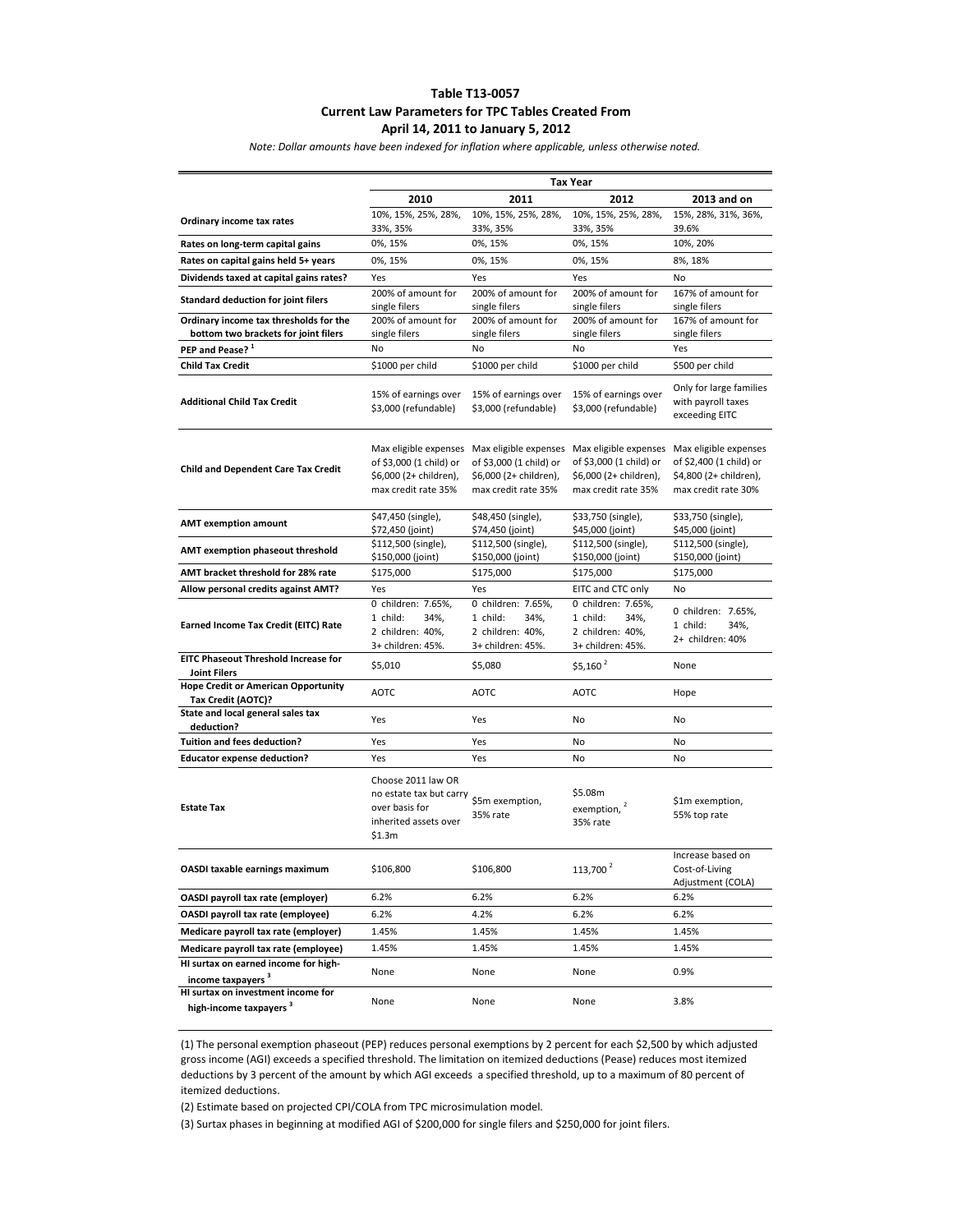## **Table T13-0057 Current Law Parameters for TPC Tables Created From January 3, 2011 to April 13, 2011**

*Note: Dollar amounts have been indexed for inflation where applicable, unless otherwise noted.*

|                                                                          | <b>Tax Year</b>                                                                                    |                                                                                 |                                                                                                                         |                                                                                                   |
|--------------------------------------------------------------------------|----------------------------------------------------------------------------------------------------|---------------------------------------------------------------------------------|-------------------------------------------------------------------------------------------------------------------------|---------------------------------------------------------------------------------------------------|
|                                                                          | 2010                                                                                               | 2011                                                                            | 2012                                                                                                                    | 2013 and on                                                                                       |
| Ordinary income tax rates                                                | 10%, 15%, 25%, 28%,                                                                                | 10%, 15%, 25%, 28%,                                                             | 10%, 15%, 25%, 28%,                                                                                                     | 15%, 28%, 31%, 36%,                                                                               |
|                                                                          | 33%, 35%                                                                                           | 33%, 35%                                                                        | 33%, 35%                                                                                                                | 39.6%                                                                                             |
| Rates on long-term capital gains                                         | 0%, 15%                                                                                            | 0%, 15%                                                                         | 0%, 15%                                                                                                                 | 10%, 20%                                                                                          |
| Rates on capital gains held 5+ years                                     | 0%, 15%                                                                                            | 0%, 15%                                                                         | 0%, 15%                                                                                                                 | 8%, 18%                                                                                           |
| Dividends taxed at capital gains rates?                                  | Yes                                                                                                | Yes                                                                             | Yes                                                                                                                     | No                                                                                                |
| <b>Standard deduction for joint filers</b>                               | 200% of amount for<br>single filers                                                                | 200% of amount for<br>single filers                                             | 200% of amount for<br>single filers                                                                                     | 167% of amount for<br>single filers                                                               |
| Ordinary income tax thresholds for the                                   | 200% of amount for                                                                                 | 200% of amount for                                                              | 200% of amount for                                                                                                      | 167% of amount for                                                                                |
| bottom two brackets for joint filers                                     | single filers                                                                                      | single filers                                                                   | single filers                                                                                                           | single filers                                                                                     |
| PEP and Pease? <sup>1</sup>                                              | No                                                                                                 | No                                                                              | No                                                                                                                      | Yes                                                                                               |
| <b>Child Tax Credit</b>                                                  | \$1000 per child                                                                                   | \$1000 per child                                                                | \$1000 per child                                                                                                        | \$500 per child                                                                                   |
| <b>Additional Child Tax Credit</b>                                       | 15% of earnings over<br>\$3,000 (refundable)                                                       | 15% of earnings over<br>\$3,000 (refundable)                                    | 15% of earnings over<br>\$3,000 (refundable)                                                                            | Only for large families<br>with payroll taxes<br>exceeding EITC                                   |
| <b>Child and Dependent Care Tax Credit</b>                               | Max eligible expenses<br>of \$3,000 (1 child) or<br>\$6,000 (2+ children),<br>max credit rate 35%  | of \$3,000 (1 child) or<br>\$6,000 (2+ children),<br>max credit rate 35%        | Max eligible expenses Max eligible expenses<br>of \$3,000 (1 child) or<br>\$6,000 (2+ children),<br>max credit rate 35% | Max eligible expenses<br>of \$2,400 (1 child) or<br>\$4,800 (2+ children),<br>max credit rate 30% |
| <b>AMT exemption amount</b>                                              | \$47,450 (single),<br>\$72,450 (joint)                                                             | \$48,450 (single),<br>\$74,450 (joint)                                          | \$33,750 (single),<br>\$45,000 (joint)                                                                                  | \$33,750 (single),<br>\$45,000 (joint)                                                            |
| AMT exemption phaseout threshold                                         | \$112,500 (single),<br>\$150,000 (joint)                                                           | \$112,500 (single),<br>\$150,000 (joint)                                        | \$112,500 (single),<br>\$150,000 (joint)                                                                                | \$112,500 (single),<br>\$150,000 (joint)                                                          |
| AMT bracket threshold for 28% rate                                       | \$175,000                                                                                          | \$175,000                                                                       | \$175,000                                                                                                               | \$175,000                                                                                         |
| Allow personal credits against AMT?                                      | Yes                                                                                                | Yes                                                                             | EITC and CTC only                                                                                                       | No                                                                                                |
| Earned Income Tax Credit (EITC) Rate                                     | 0 children: 7.65%,<br>1 child:<br>34%,<br>2 children: 40%,<br>3+ children: 45%.                    | 0 children: 7.65%,<br>1 child:<br>34%,<br>2 children: 40%,<br>3+ children: 45%. | 0 children: 7.65%,<br>1 child:<br>34%,<br>2 children: 40%,<br>3+ children: 45%.                                         | 0 children: 7.65%,<br>1 child:<br>34%,<br>2+ children: 40%                                        |
| EITC Phaseout Threshold Increase for                                     | \$5,010                                                                                            | \$5,080                                                                         | $$5,160^2$                                                                                                              | None                                                                                              |
| <b>Joint Filers</b>                                                      |                                                                                                    |                                                                                 |                                                                                                                         |                                                                                                   |
| <b>Hope Credit or American Opportunity</b><br>Tax Credit (AOTC)?         | <b>AOTC</b>                                                                                        | <b>AOTC</b>                                                                     | <b>AOTC</b>                                                                                                             | Hope                                                                                              |
| State and local general sales tax<br>deduction?                          | Yes                                                                                                | Yes                                                                             | No                                                                                                                      | No                                                                                                |
| <b>Tuition and fees deduction?</b>                                       | Yes                                                                                                | Yes                                                                             | No                                                                                                                      | No                                                                                                |
| <b>Educator expense deduction?</b>                                       | Yes                                                                                                | Yes                                                                             | No                                                                                                                      | No                                                                                                |
| <b>Estate Tax</b>                                                        | Choose 2011 law OR<br>no estate tax but carry<br>over basis for<br>inherited assets over<br>\$1.3m | \$5m exemption,<br>35% rate                                                     | \$5.07m<br>exemption, <sup>2</sup><br>35% rate                                                                          | \$1m exemption,<br>55% top rate                                                                   |
| OASDI taxable earnings maximum                                           | \$106,800                                                                                          | \$106,800                                                                       | Increase based on<br>Cost-of-Living<br>Adjustment (COLA)                                                                | Increase based on<br>Cost-of-Living<br>Adjustment (COLA)                                          |
| OASDI payroll tax rate (employer)                                        | 6.2%                                                                                               | 6.2%                                                                            | 6.2%                                                                                                                    | 6.2%                                                                                              |
| OASDI payroll tax rate (employee)                                        | 6.2%                                                                                               | 4.2%                                                                            | 6.2%                                                                                                                    | 6.2%                                                                                              |
| Medicare payroll tax rate (employer)                                     | 1.45%                                                                                              | 1.45%                                                                           | 1.45%                                                                                                                   | 1.45%                                                                                             |
| Medicare payroll tax rate (employee)                                     | 1.45%                                                                                              | 1.45%                                                                           | 1.45%                                                                                                                   | 1.45%                                                                                             |
| HI surtax on earned income for high-                                     |                                                                                                    |                                                                                 |                                                                                                                         |                                                                                                   |
| income taxpayers <sup>3</sup>                                            | None                                                                                               | None                                                                            | None                                                                                                                    | 0.9%                                                                                              |
| HI surtax on investment income for<br>high-income taxpayers <sup>3</sup> | None                                                                                               | None                                                                            | None                                                                                                                    | 3.8%                                                                                              |

(1) The personal exemption phaseout (PEP) reduces personal exemptions by 2 percent for each \$2,500 by which adjusted gross income (AGI) exceeds a specified threshold. The limitation on itemized deductions (Pease) reduces most itemized deductions by 3 percent of the amount by which AGI exceeds a specified threshold, up to a maximum of 80 percent of itemized deductions.

(2) Estimate based on projected CPI/COLA from TPC microsimulation model.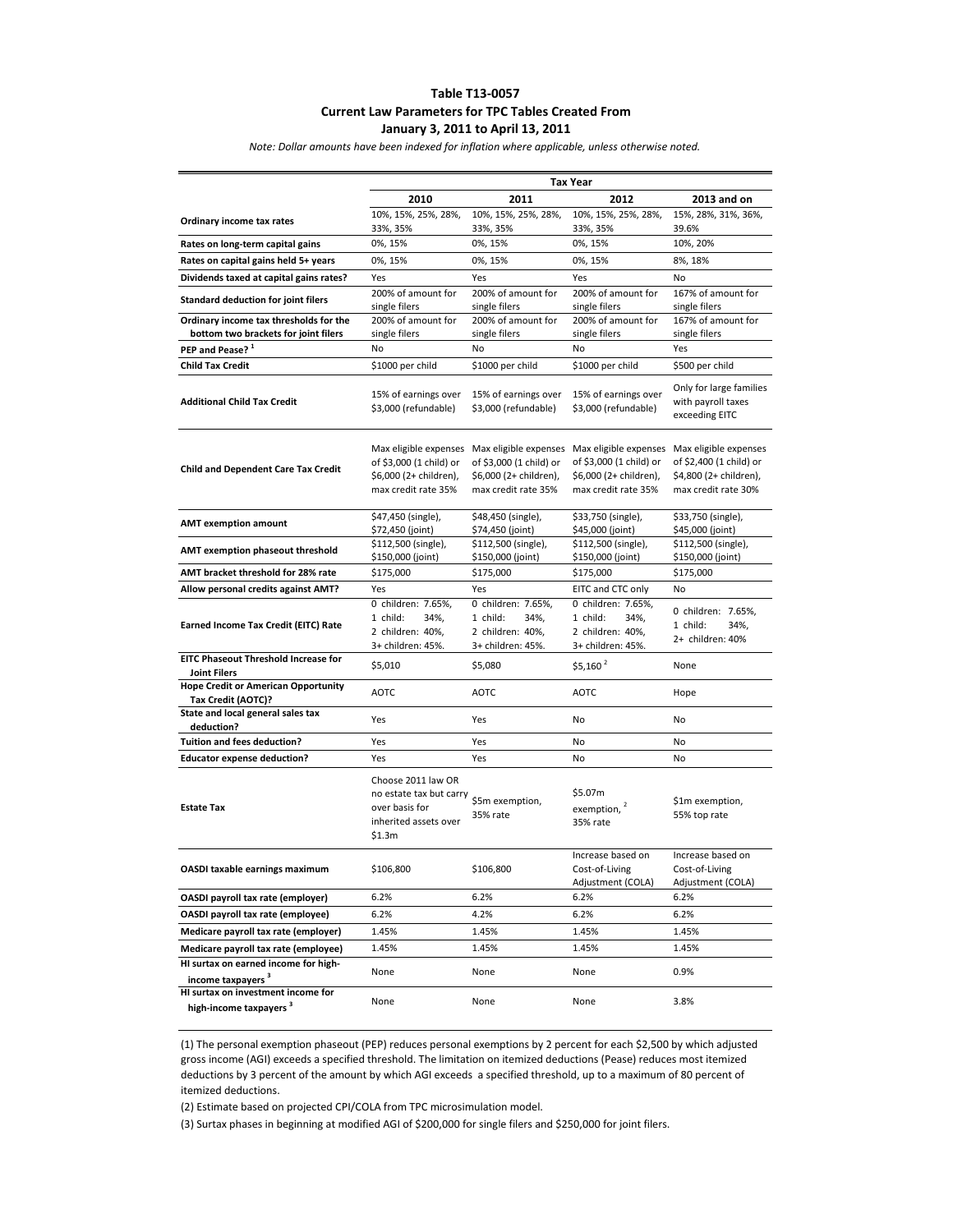# **Table T13-0057 Current Law Parameters for TPC Tables Created From May 1, 2010 to January 2, 2011**

*Note: Dollar amounts have been indexed for inflation where applicable, unless otherwise noted.*

|                                                                          | <b>Tax Year</b>                                                                                   |                                                                          |                                                                                                                         |                                                                                                   |
|--------------------------------------------------------------------------|---------------------------------------------------------------------------------------------------|--------------------------------------------------------------------------|-------------------------------------------------------------------------------------------------------------------------|---------------------------------------------------------------------------------------------------|
|                                                                          | 2010                                                                                              | 2011                                                                     | 2012                                                                                                                    | 2013 and on                                                                                       |
| Ordinary income tax rates                                                | 10%, 15%, 25%, 28%,<br>33%, 35%                                                                   | 15%, 28%, 31%, 36%,<br>39.6%                                             | 15%, 28%, 31%, 36%,<br>39.6%                                                                                            | 15%, 28%, 31%, 36%,<br>39.6%                                                                      |
| Rates on long-term capital gains                                         | 0%, 15%                                                                                           | 10%, 20%                                                                 | 10%, 20%                                                                                                                | 10%, 20%                                                                                          |
| Rates on capital gains held 5+ years                                     | 0%, 15%                                                                                           | 8%, 18%                                                                  | 8%, 18%                                                                                                                 | 8%, 18%                                                                                           |
| Dividends taxed at capital gains rates?                                  | Yes                                                                                               | No                                                                       | No                                                                                                                      | No                                                                                                |
| <b>Standard deduction for joint filers</b>                               | 200% of amount for<br>single filers                                                               | 167% of amount for<br>single filers                                      | 167% of amount for<br>single filers                                                                                     | 167% of amount for<br>single filers                                                               |
| Ordinary income tax thresholds for the                                   | 200% of amount for                                                                                | 167% of amount for                                                       | 167% of amount for                                                                                                      | 167% of amount for                                                                                |
| bottom two brackets for joint filers                                     | single filers                                                                                     | single filers                                                            | single filers                                                                                                           | single filers                                                                                     |
| PEP and Pease? 1                                                         | No                                                                                                | Yes                                                                      | Yes                                                                                                                     | Yes                                                                                               |
| <b>Child Tax Credit</b>                                                  | \$1000 per child                                                                                  | \$500 per child                                                          | \$500 per child                                                                                                         | \$500 per child                                                                                   |
| <b>Additional Child Tax Credit</b>                                       | 15% of earnings over<br>\$3,000 (refundable)                                                      | with payroll taxes<br>exceeding EITC                                     | Only for large families Only for large families<br>with payroll taxes<br>exceeding EITC                                 | Only for large families<br>with payroll taxes<br>exceeding EITC                                   |
| <b>Child and Dependent Care Tax Credit</b>                               | Max eligible expenses<br>of \$3,000 (1 child) or<br>\$6,000 (2+ children),<br>max credit rate 35% | of \$2,400 (1 child) or<br>\$4,800 (2+ children),<br>max credit rate 30% | Max eligible expenses Max eligible expenses<br>of \$2,400 (1 child) or<br>\$4,800 (2+ children),<br>max credit rate 30% | Max eligible expenses<br>of \$2,400 (1 child) or<br>\$4,800 (2+ children),<br>max credit rate 30% |
| <b>AMT exemption amount</b>                                              | \$33,750 (single),<br>\$45,000 (joint)                                                            | \$33,750 (single),<br>\$45,000 (joint)                                   | \$33,750 (single),<br>\$45,000 (joint)                                                                                  | \$33,750 (single),<br>\$45,000 (joint)                                                            |
| AMT exemption phaseout threshold                                         | \$112,500 (single),<br>\$150,000 (joint)                                                          | \$112,500 (single),<br>\$150,000 (joint)                                 | \$112,500 (single),<br>\$150,000 (joint)                                                                                | \$112,500 (single),<br>\$150,000 (joint)                                                          |
| AMT threshold for 28 percent rate                                        | \$175,000                                                                                         | \$175,000                                                                | \$175,000                                                                                                               | \$175,000                                                                                         |
| Allow personal credits against AMT?                                      | EITC and CTC only                                                                                 | No                                                                       | No                                                                                                                      | No                                                                                                |
| Earned Income Tax Credit (EITC) Rate                                     | 0 children: 7.65%,<br>1 child:<br>34%,<br>2 children: 40%,<br>3+ children: 45%.                   | 0 children: 7.65%,<br>1 child:<br>34%,<br>2+ children: 40%               | 0 children: 7.65%,<br>1 child:<br>34%,<br>2+ children: 40%                                                              | 0 children: 7.65%,<br>1 child:<br>34%,<br>2+ children: 40%                                        |
| <b>EITC Phaseout Threshold Increase for</b><br><b>Joint Filers</b>       | \$5,010                                                                                           | None                                                                     | None                                                                                                                    | None                                                                                              |
| <b>Hope Credit or American Opportunity</b><br>Tax Credit (AOTC)?         | <b>AOTC</b>                                                                                       | Hope                                                                     | Hope                                                                                                                    | Hope                                                                                              |
| State and local general sales tax<br>deduction?                          | No                                                                                                | No                                                                       | No                                                                                                                      | No                                                                                                |
| <b>Tuition and fees deduction?</b>                                       | No                                                                                                | No                                                                       | No                                                                                                                      | No                                                                                                |
| <b>Educator expense deduction?</b>                                       | No                                                                                                | No                                                                       | No                                                                                                                      | No                                                                                                |
| <b>Estate Tax</b>                                                        | No estate tax but<br>carry over basis for<br>inherited assets over<br>\$1.3m                      | \$1m exemption,<br>55% top rate                                          | \$1m exemption,<br>55% top rate                                                                                         | \$1m exemption,<br>55% top rate                                                                   |
| OASDI taxable earnings maximum                                           | \$106,800                                                                                         | Increase based on<br>Cost-of-Living<br>Adjustment (COLA)                 | Increase based on<br>Cost-of-Living<br>Adjustment (COLA)                                                                | Increase based on<br>Cost-of-Living<br>Adjustment (COLA)                                          |
| OASDI payroll tax rate (employer)                                        | 6.2%                                                                                              | 6.2%                                                                     | 6.2%                                                                                                                    | 6.2%                                                                                              |
| OASDI payroll tax rate (employee)                                        | 6.2%                                                                                              | 6.2%                                                                     | 6.2%                                                                                                                    | 6.2%                                                                                              |
| Medicare payroll tax rate (employer)                                     | 1.45%                                                                                             | 1.45%                                                                    | 1.45%                                                                                                                   | 1.45%                                                                                             |
| Medicare payroll tax rate (employee)                                     | 1.45%                                                                                             | 1.45%                                                                    | 1.45%                                                                                                                   | 1.45%                                                                                             |
| HI surtax on earned income for high-<br>income taxpayers <sup>3</sup>    | None                                                                                              | None                                                                     | None                                                                                                                    | 0.9%                                                                                              |
| HI surtax on investment income for<br>high-income taxpayers <sup>3</sup> | None                                                                                              | None                                                                     | None                                                                                                                    | 3.8%                                                                                              |

(1) The personal exemption phaseout (PEP) reduces personal exemptions by 2 percent for each \$2,500 by which adjusted gross income (AGI) exceeds a specified threshold. The limitation on itemized deductions (Pease) reduces most itemized deductions by 3 percent of the amount by which AGI exceeds a specified threshold, up to a maximum of 80 percent of itemized deductions.

(2) Estimate based on projected CPI/COLA from TPC microsimulation model.